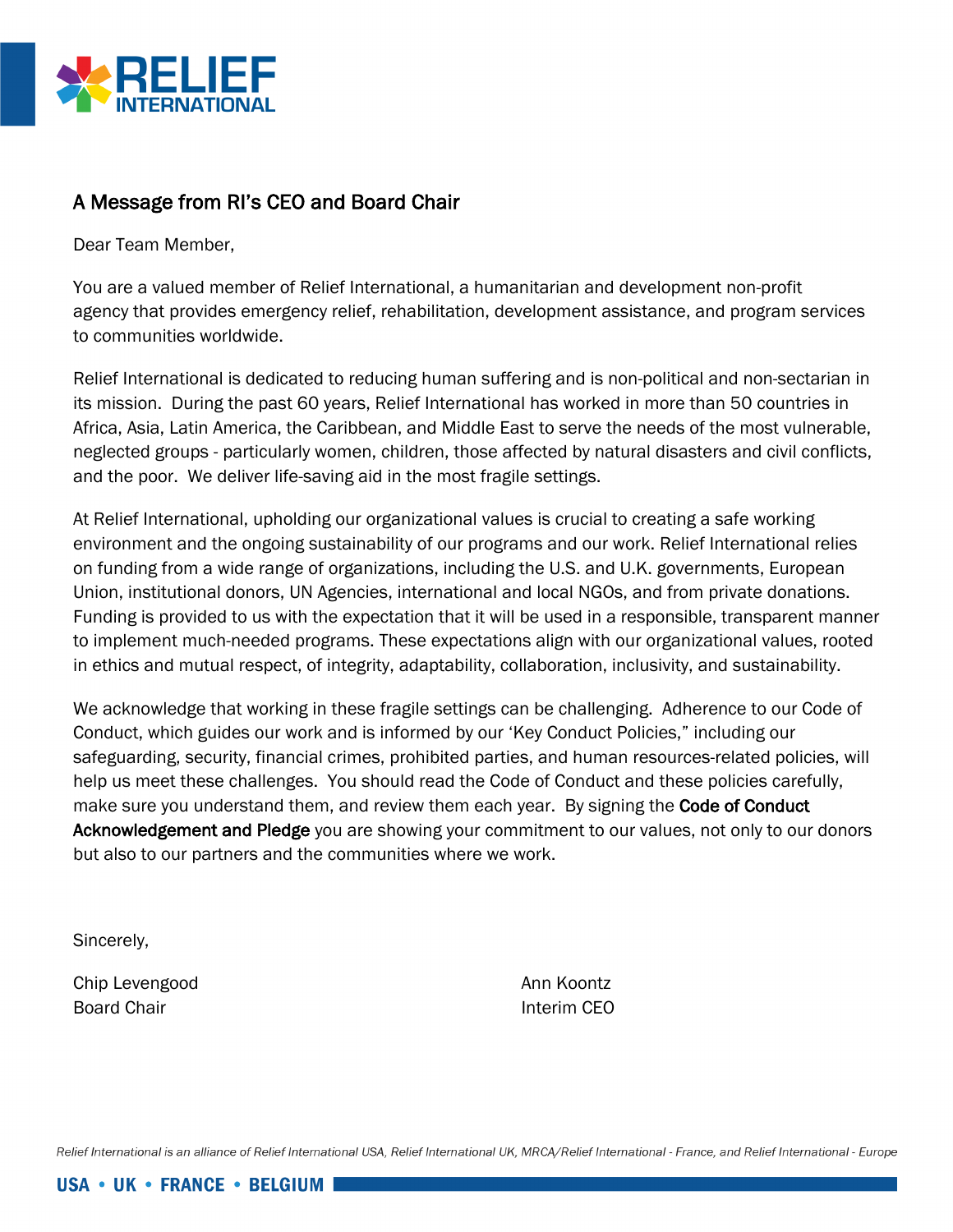## Code of Conduct

| <b>Effective Date:</b> | April 13, 2021            | Supersedes:              | RI Code of Conduct 03-16     |
|------------------------|---------------------------|--------------------------|------------------------------|
| Approved by:           | <b>Board of Directors</b> | Policy Type:             | Tier 1                       |
| Approved on:           | April 13, 2021            | <b>Policy Number:</b>    | POL-001                      |
| Version:               | 2.0                       | <b>Responsible Team:</b> | <b>Ethics and Compliance</b> |

## Our Mission, Vision, and Values

Relief International, Inc. (US), Relief International – UK, Relief International – Europe (Belgium), and MRCA/Relief International - France affiliate organizations (collectively "Relief International" or "RI") is a humanitarian and development non-profit agency that provides emergency relief, rehabilitation, development assistance to communities worldwide.

| <b>Mission</b>                                                                                                                | Vision                                                                    |
|-------------------------------------------------------------------------------------------------------------------------------|---------------------------------------------------------------------------|
| RI partners with communities in fragile settings to<br>save lives and build resilience, dignity, and long-term<br>well-being. | All communities in fragile settings can achieve long-<br>term well-being. |

Guided by the humanitarian principles of humanity, neutrality, impartiality, and independence, as well as "Do No Harm," Relief International Values:

| <b>Integrity</b>      | We are transparent and accountable in working with participants,<br>partners, donors, Team Members, and the communities with which we<br>work.                      |
|-----------------------|---------------------------------------------------------------------------------------------------------------------------------------------------------------------|
| <b>Adaptability</b>   | We embrace agility and innovative thinking, program approaches and<br>ways of working.                                                                              |
| <b>Collaboration</b>  | We harness complementary expertise and networks to ensure that each<br>issue, situation, or community gets the best solutions available.                            |
| <b>Inclusivity</b>    | We embrace practices and policies that provide access to employment,<br>opportunities, and resources for people who might otherwise be<br>excluded or marginalized. |
| <b>Sustainability</b> | We support communities to build their own long-term resilience and well-<br>being throughout all our work.                                                          |

Our Mission, Vision and Values help us achieve a positive impact in communities and healthy organizational culture. As an employee, seconded employee, indirect staff member, intern, volunteer, officer, and member of Relief International's Boards of Directors (collectively "Team Member"), we each agree to promote Relief International's Mission, Vision, and Values. We also agree to uphold Relief International's Code of Conduct.

The Code of Conduct lays out five principles that guide us as Relief International Team Members in working to realize our Vision while being true to our Values.

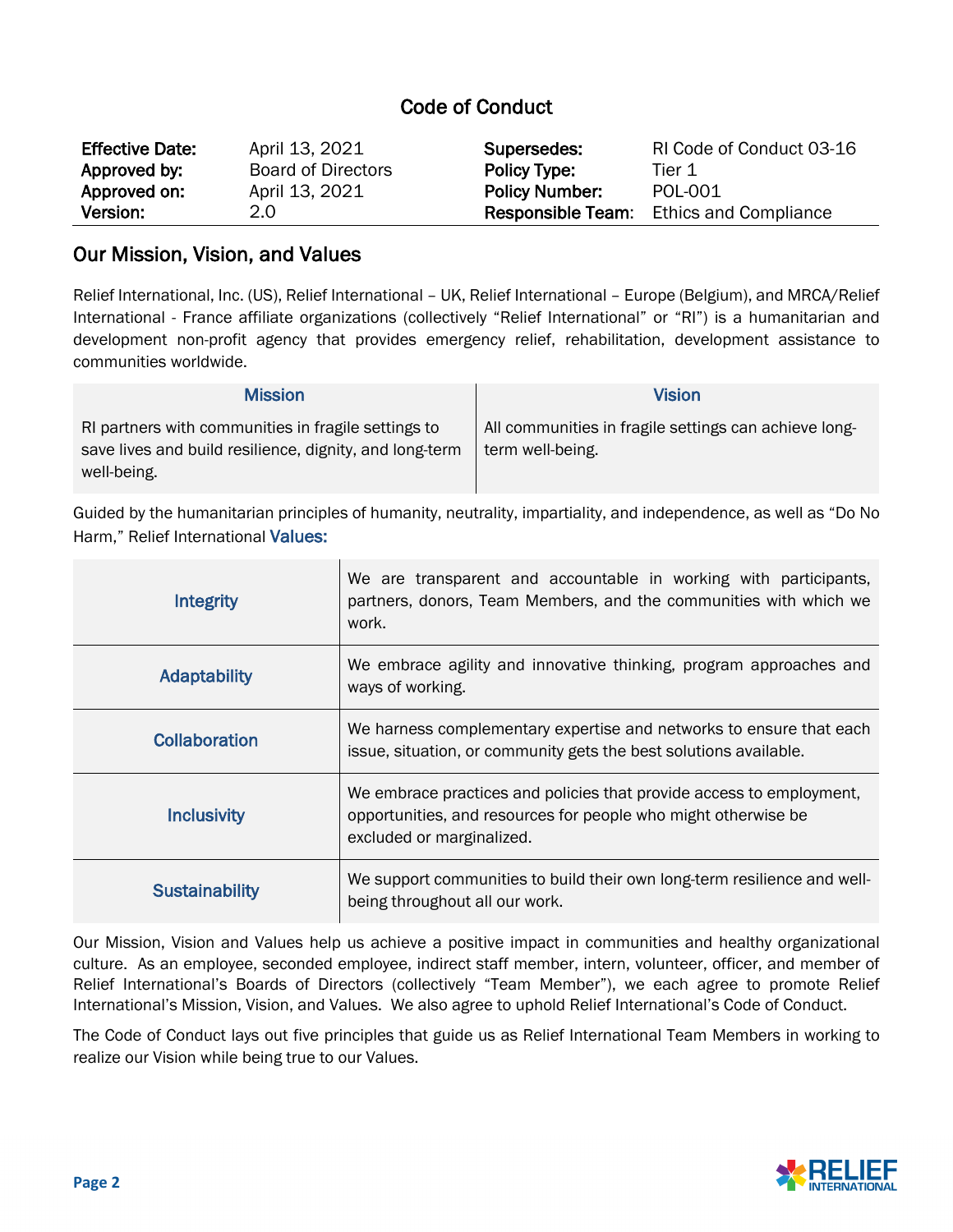# Code of Conduct Principles

By signing the Code of Conduct, each of us agrees to adhere to five principles:

- 1. We will adhere to Key Conduct Policies, Applicable Laws, Regulations, and Contractual Requirements.
- 2. We will handle funds and property responsibly.
- 3. We will contribute to a respectful work environment.
- 4. We will protect the safety of participants and community members.
- 5. We will protect the safety and security of myself and others.

# Principle 1: We will adhere to Key Conduct Policies, Applicable Laws, Regulations, and Contractual Requirements.

Relief International has a zero-tolerance policy for corruption, support to prohibited parties (intentional or inadvertent), or mistreatment of participants or other Team Members. We expect personal and professional integrity and compliance with our Code of Conduct and all applicable laws, regulations, and contractual requirements.

Each team member must read, understand, and abide by the following Key Conduct Policies both inside and outside the workplace and take the required trainings related to these policies within the required timeframes.

| <b>Ethics and Security Incident Reporting and</b>                                                                                                                 | <b>Acceptance First: The RI Security Framework</b>                                                                                                                                 |
|-------------------------------------------------------------------------------------------------------------------------------------------------------------------|------------------------------------------------------------------------------------------------------------------------------------------------------------------------------------|
| <b>Management Policy</b>                                                                                                                                          | <b>Other Key Policies, Frameworks, and Handbooks</b>                                                                                                                               |
| <b>Safeguarding Policies</b>                                                                                                                                      | Employee Handbook (Field Employee Manual                                                                                                                                           |
| • Sexual Exploitation and Abuse and<br>Harassment (SEAH) Policy<br><b>Child Protection Policy</b><br>$\bullet$<br><b>Combatting Trafficking in Persons Policy</b> | for the field)<br>Conflicts of Interest Policy and Disclosure<br>Form<br>Data Protection Policy<br><b>Whistleblower Policy</b><br>$\bullet$<br>Equal Employment Opportunity Policy |
| <b>Financial Crimes Policies</b>                                                                                                                                  |                                                                                                                                                                                    |
| Fraud, Bribery, and Corruption Policy<br>$\bullet$<br><b>Money Laundering Policy</b><br>$\bullet$                                                                 | <b>Gift Acceptance Policy</b><br>Drug Free Workplace Policy<br>$\bullet$<br>Program Management in Fragile Settings                                                                 |
| <b>Preventing Support for and Transactions with</b><br><b>Prohibited Parties Policy (PPP)</b>                                                                     | Framework<br>Accountability to Communities Framework<br>$\bullet$                                                                                                                  |

All of these policies are available to Team Members at all country locations. They can also be accessed on RI's intranet, RI-Connect, and in our document management system, Box, online at Box > Toolbox > Key Policies.

Any questions about the applicability or interpretation of any law, rule, or regulation, or the mechanisms for reporting suspected violations, should be directed to RI's General Counsel.

## Principle 2: We will handle funds and property responsibly.

We will safeguard and make responsible use of the information, funds, and property, to which we have access as a result of being a Relief International Team Member. We will:

• not commit RI financially or otherwise, without having received specific authorization.

**Work Responsibly** 

Do What is Right

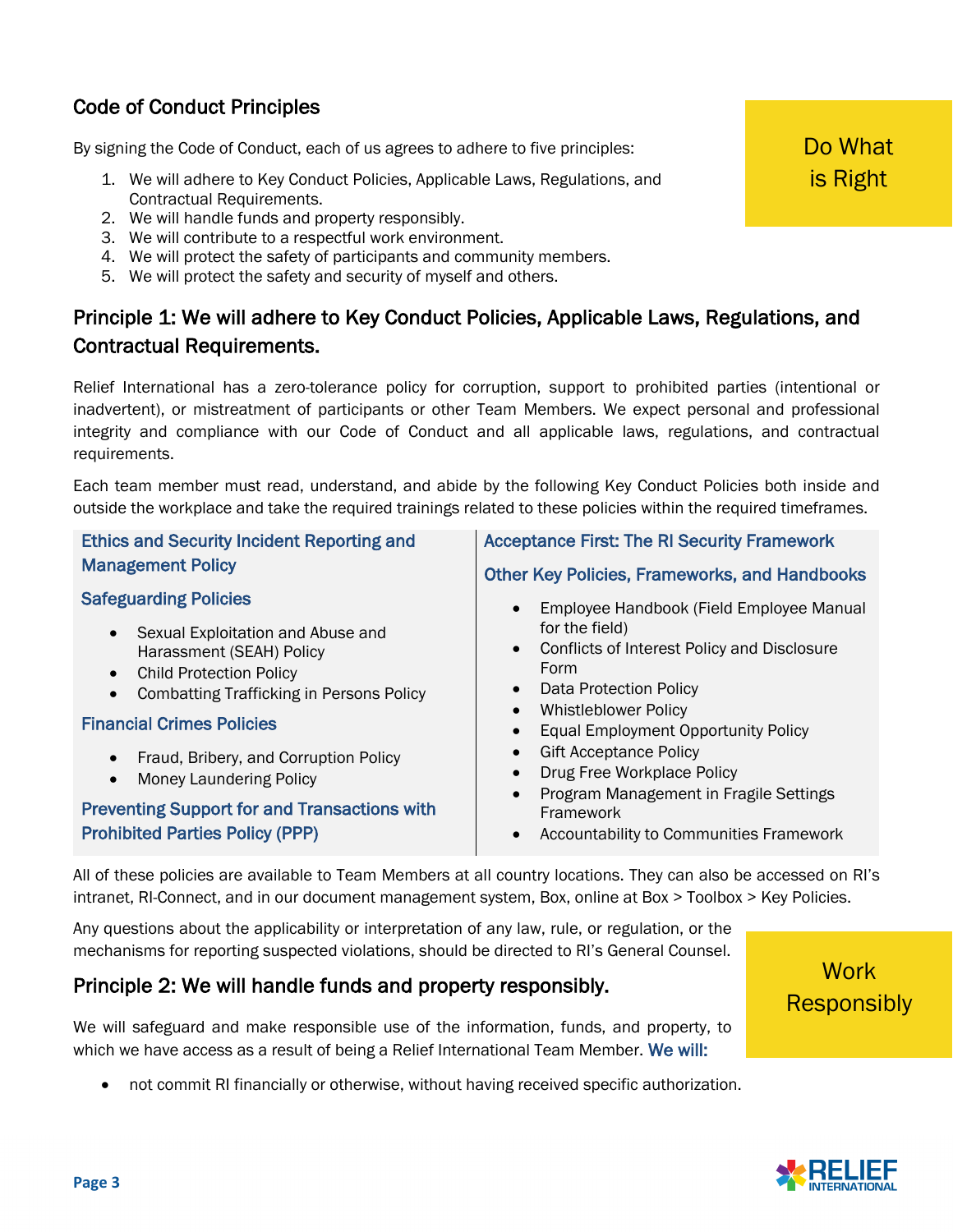- keep accurate records, comply with applicable financial and accounting standards, and cooperate with officials and auditors.
- adhere to contractual and regulatory requirements, obligations to donors, and international sanctions regulations.
- not commit a fraudulent act, act of misconduct, or a breach of trust under any circumstances (See: Financial Crimes Policies for examples).
- only use RI property (e.g., premises, assets, equipment, supplies, and IT equipment and tools) for work related purposes. RI property may not be used for personal gain or unapproved purposes.

## Principle 3: We will contribute to a respectful work environment.

Team Members must adhere to our policies and exhibit behavior conducive to maintaining a work environment that promotes staff health, well-being, and resilience. We will:

- treat all colleagues with dignity and respect.
- respect the rights of all individuals, including providing reasonable accommodations for persons with disabilities or special needs.
- reject abuse of power and any form of violence.
- make employment decisions based on an individual's abilities and merits not personal characteristics unrelated to the job.
- safeguard the confidentiality of personnel, participant, and proprietary information.
- refrain from any involvement in criminal or unethical activities, activities that contravene human rights, or activities that compromise the image and interests of Relief International.

There is certain behavior that is not conducive to a healthy work environment. These behaviors are detailed in the Employee Handbook and other key policies. Other unacceptable behaviors are outlined below.

#### We will not:

- engage in disorderly, antagonistic, and bullying conduct of any kind.
- judge individuals based on factors unrelated to work, such as ethnicity, religion, gender, sexual orientation.
- make offensive or derogatory comments, jokes, emails or communication, including sexually explicit images and correspondence.
- work while impaired by alcohol or illegal substances.

#### We will report:

- unwanted, inappropriate or disrespectful sexual advances or harassment.
- bullying, perceived threats, intimidation, favoritism, belittlement, verbal or physical outrages.
- situations that threaten the safety, security or well-being of staff.
- hostility to individuals due to race, religion, gender, gender identity, sexual orientation, disability, veteran status or other characteristic protected by law.

## Principle 4: We will protect the safety of participants and community members.

Relief International has a zero-tolerance policy for any unacceptable behavior with participants, community members, partners, and team members. Sexual exploitation and abuse refer to abuse by aid workers who demand sexual favors from participants in exchange for humanitarian or development assistance.

#### We will adhere to RI's Sexual Exploitation and Abuse and Harassment (SEAH) Policy, which follows the six core principles of the IASC Task Force on Protection from Sexual Exploitation and Abuse.



## Respect Others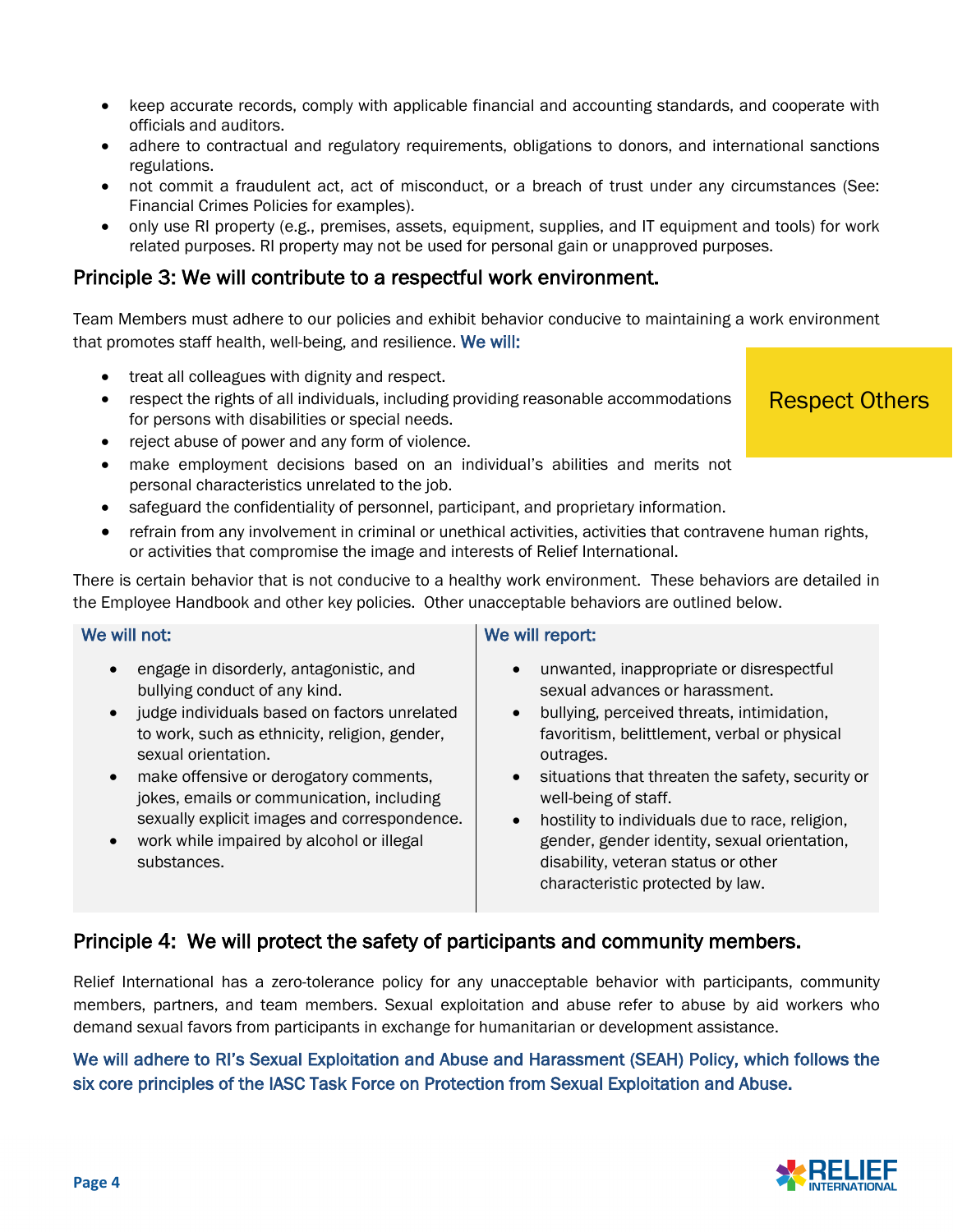Relief International values its approach to relating with participants as partners. This is why RI uses the term participants, partner communities, or community stakeholders rather than beneficiaries in an effort to promote mutual respect in contrast to dependency relationships. We must treat participants with courtesy, professionalism and respect, using the RI Accountability to Communities Framework as a guide. We will endeavor to protect women, children, persons with disabilities, LGBTQI+ and other individuals in situations of vulnerability from sexual and gender-based violence.

# Principle 5: We will protect the safety and security of myself and others.

We agree to follow all RI safety and security guidelines that are relevant to my location, to stop any work should it becomes unsafe, and we will:

- not engage in neglect or carelessness that results in damage or destruction to participants' or RI's property or endangers the life or health of any person;
- not continue working for RI if we plead guilty to or are convicted of a crime or dismissed from a previous role due to misconduct that indicates that we are unfit for the job or poses a threat to the safety or wellbeing of RI Team Members, participants, or property;
- adhere to relevant transportation, safety, and safeguarding SOPs; and
- promptly report a security or safety concern or the loss of or known malfunctioning of vehicles or other equipment.

## We will Report Suspected Violations

As part of my compliance with Key Conduct Policies, we will report any suspected violations of the Code of Conduct, Key Conduct Policies, or applicable laws and regulations. There are three options for reporting:

#### To Relevant Focal Point

At country-office level, we will report by email or inperson to the relevant focal point in my RI team. The focal point is then responsible for recording the details of the incident, sharing them with the Country Director, and submitting them through the online Incident Reporting Portal.

#### To the Incident Reporting Hotline

If for any reason we do not feel able to report an incident to the focal point in my team, or if the incident occurs within a regional or GSO team, we will report it directly to the Incident Reporting Hotline. This can be done anonymously and in a number of ways:

- 1. via the online Incident Reporting Form: bit.ly/RIIncidentsHotline
- 2. via e-mail: incidents@ri.org
- 3. by leaving a message at phone: +1 (434) 288-0202

#### To the Ombudsperson

Report

**Suspected** 

**Misconduct** 

without Fear of

Reprisal

If an incident that is reported to a focal point or through the reporting hotline does not receive an appropriate response within a reasonable timeframe, the incident can be reported to the RI Ombudsperson via e-mail at ombudsperson@ri.org. The Ombudsperson is independent of RI management.

All incidents reported via the Incident Reporting Hotline go directly to RI's Incident Management Team. Reports may be made anonymously and without fear of reprisal. Please refer to the Whistleblower Policy on non-retaliation for reporting violations. All reports of alleged non-compliance and violations will be responded to appropriately, including an investigation of the offense, potentially corrective actions, and disclosures to appropriate donor and governmental authorities, as appropriate. RI commits to fully cooperate with any Government agencies responsible for investigations or audits. We understand that Relief International may discipline any Team Member whose conduct violates applicable laws, regulations, or basic tenets of the Code of Conduct up to and including termination.